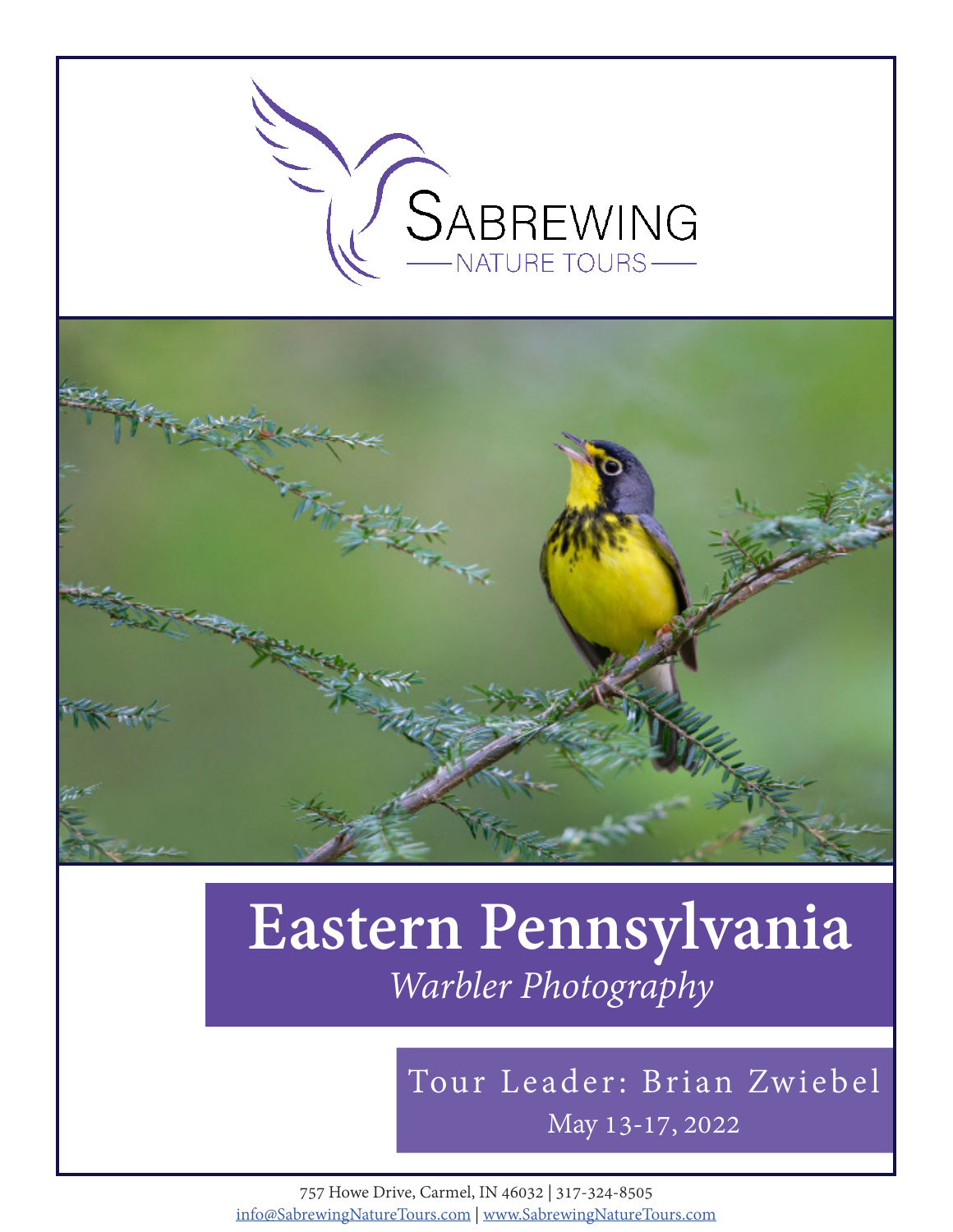On this exciting tour you can plan to photograph up to twelve or more species of warblers in a short amount of time. Our tour location in eastern Pennsylvania provides access to a wide variety of warblers and other songbirds due to the diversity of habitats we will encounter in a relatively small area. We will photograph birds of older deciduous forest as well as in the brushy new growth that regenerates after a clear cut. Several different species will be encountered only in coniferous forests while stream bottoms and wet areas provide additional habitat types and thus greater species diversity. Your leader will know what species to expect in the different habitats before ever getting out of the vehicle. The wonderful sound of singing birds will confirm which birds are present.

### **General Overview**

Why not join Brian in the beautiful Pocono Mountains region of eastern Pennsylvania? Spring will be unfolding all around us as the birds return to their breeding grounds. Brian is adept at finding the many avian gems that inhabit these forests. Birding a forested area is difficult at best if you have to rely on only your eyes. Brian is familiar with the bird songs and can recognize what species should be present based on the surrounding habitat alone. Once we have located our beautiful subject we will attempt to photograph them in the best settings using quality natural light, sometimes with fill flash when the ambient lighting needs a little help. You will learn what settings to use for fill flash (-3 is Brian's default) and when it is best to use less minus compensation. You will also learn why shutter priority mode is Brian's default camera mode and why it is absolutely best to use shutter priority when working with fill flash in high speed sync mode.

Possible species on the Eastern Pennsylvania warbler photo tour include more than 12 species of warblers and a variety of other songbirds found in the beautiful Pennsylvania State Forests. Likely warbler species include Golden-winged, Blackburnian, Magnolia, Canada, Nashville, Prairie, Black-throated Blue, Black-throated Green, Black-and-White, Chestnut-sided, Yellow-rumped, Yellow, and Hooded Warblers, plus American Redstart, Louisiana Waterthrush and Ovenbird. Eastern Towhee, Indigo Bunting, Rose-breasted Grosbeak, several vireo species and Scarlet Tanagers are all possibilities on this tour.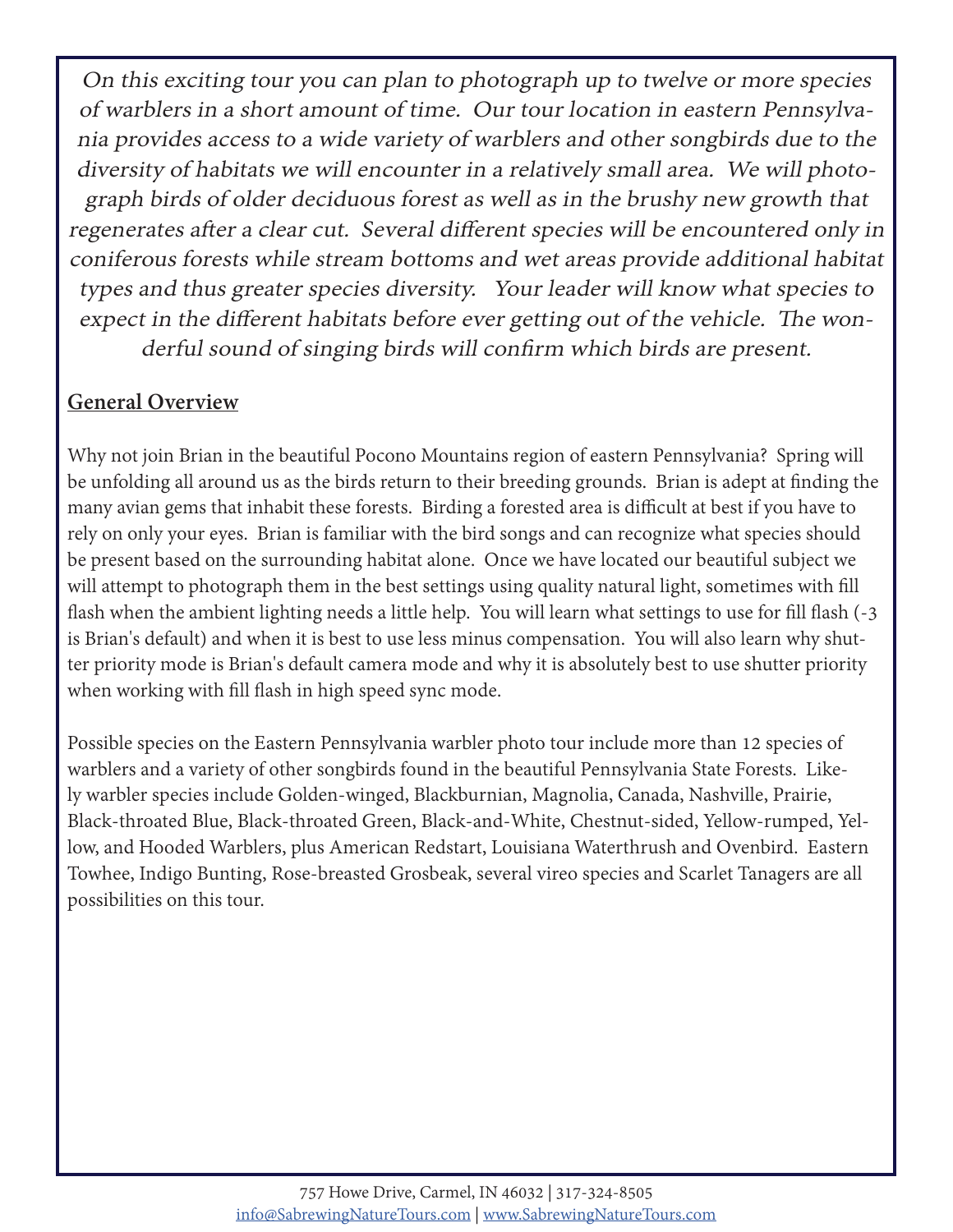#### **Equipment**

Bring your longest telephoto lens and matching teleconverters as well as a tripod for this tour. A flash kit including speed light, bracket, off-shoe cord, Better Beamer and external battery pack will help you get the most from this trip as we will be learning to use fill flash to enhance our images. Bring a macro lens (or extension tubes) for the flowers and a shorter lens will come in handy for documenting our trip.

#### **Environment**

While the calendar says May, participants will still want to plan for some chilly weather. Early mornings can be quite cool while afternoons can warm dramatically. A misty all day rain can be wonderful for photography but will quickly chill you to the bone without a waterproof outer layer (consider a rain cover for your lens as well). Light hiking boots will suffice for foot wear. This is tick and mosquito country. You may wish to wear long sleeves, gloves and a head net to protect exposed skin from biting mosquitoes. Deet is a well known mosquito repellent but the chemical contents can melt the plastic parts of your gear. Products with the active ingredient Picardin work just as well without destroying your expensive gear. We recommend tucking pant legs and shirt tails while treating clothing with permethrin as your best defense against ticks.

#### **Physical Activity**

Activity levels for this trip are not strenuous but some light off trail hiking for short distances can be expected. The majority of our photography will be done from along lightly traveled roads or adjacent pull offs and parking areas.

#### **Daily Schedule**

Each morning we will leave the hotel quite early and grab a quick bite of breakfast arriving at our photo locations at or near sunrise. This will allow us to take advantage of the birds' most active time of day and the best light. A leisurely lunch will provide a needed break to refuel and recharge. On full sun days lunch will be a little earlier while on overcast days we will extend our morning session longer. In the afternoons we will head back out to new locations and work on making more images. Dinner may not be until late but snacks and water in the vehicle will keep us going. Over dinner we will discuss the day's events and plan for the following morning. If the forecast is for heavy overcast or hard rain we may decide on a later start and have a more leisurely breakfast. In the event of an all day downpour we will discuss and demonstrate image editing or share a slide program.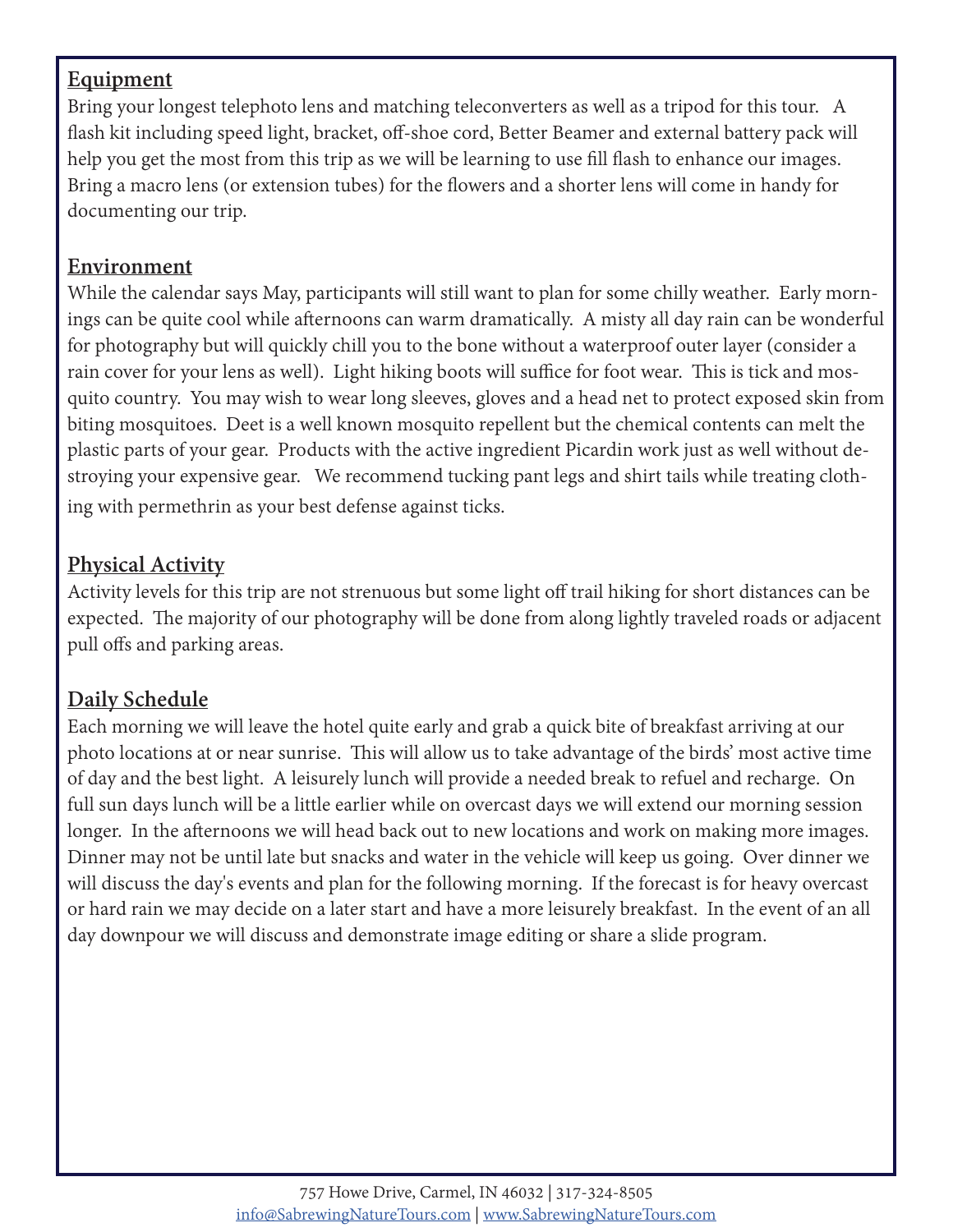Likely Species on this tour (species in BOLD are most frequently photographed on the trip):









**American Redstart Black-and-White Warbler Blackburnian Warbler Black-throated Blue Warbler Black-throated Green Warbler Canada Warbler Chestnut-sided Warbler** Common Yellowthroat **Golden-winged Warbler Louisiana Waterthrush Magnolia Warbler Ovenbird Prairie Warbler** Yellow Warbler Eastern Towhee **Indigo Bunting** Blue-headed Vireo Red-eyed Vireo

Yellow-throated Vireo Rose-breasted Grosbeak Scarlet Tanager